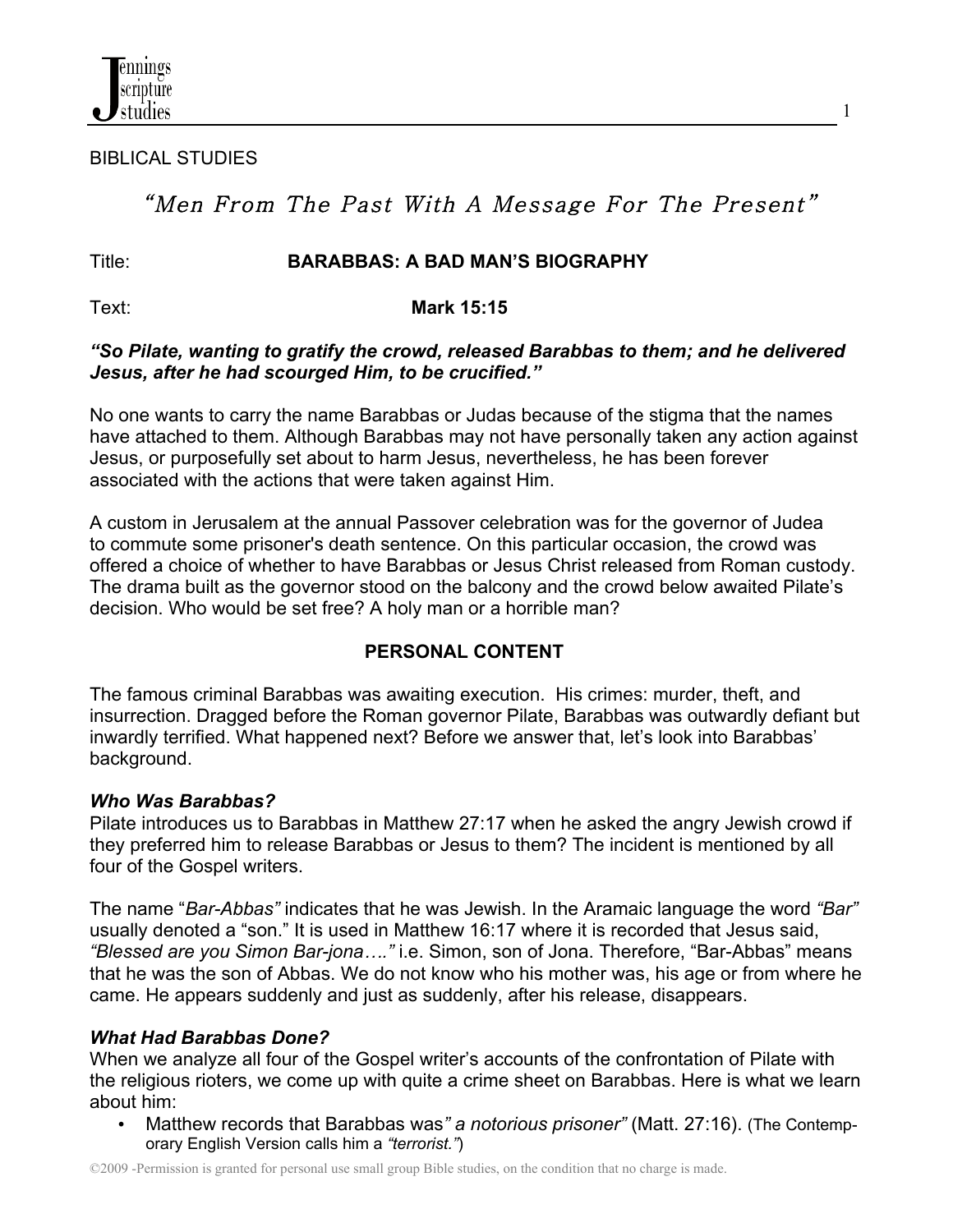

- Mark says that he "*was chained with his fellow rebels*" and that he "*had committed murder"* (Mark. 15:7);
- Luke also writes that he was guilty of *"rebellion in the city"* of Jerusalem and of committing *"murder"* (Luke 23:18 & 25);
- John adds that *"Barabbas was a robber."* (John 18:40)

Here we have a man who was in prison because he had already been found guilty of leading an insurrection comprised of some radical Jews, against the Roman forces in Jerusalem, who had committed murder in the process and was a robber. Needless to say, this man would not get the "Mr. Congeniality" award from his community. We would all agree that when Matthew referred to him as "*a notorious prisoner"* he did not overstate the danger that Barabbas posed to society in general.

The New Bible Dictionary edited by Eerdman's Publishing Company has an interesting opening statement on the article about Barnabas as follows: "A bandit arrested for homicidal political terrorism." This feared felon had been on the "Most Wanted" list, but now the religious rabble-rousers preferred to have him running loose in their society, a threat to lives, property and the peace of the land, rather than have the Healer of broken lives, the Prince of Peace, in their midst. Jesus was on their "Most Unwanted" list. Religious they were but they were not rational!

## **POLITICAL CONTEXT**

The antagonism, disagreement, hatred and resistance between Jews and the Roman occupation forces had festered for a long time. The public confrontation over the release of a prisoner was not a surprise to either party.

## *The Roman Occupation.*

The mighty shadow of Rome hovered over Jerusalem. The Jewish nation was under the domination of the power of Rome. Pilate was the fifth governor of Judea. The province of Judea took in the southern half of Palestine, including Samaria. Being an imperial province it was under the direct control of the emperor in Rome. Pilate was procurator of Judea and he held office for 10 years. Josephus says that Pilate was governor from 26 to 36 AD.

"The governor was the personal servant of the emperor, directly responsible to him. He possessed civil, military, and criminal jurisdiction. Under his rule, the Jews were allowed as much self-government as was consistent with the maintenance of imperial authority. The Sanhedrin was allowed to exercise judicial functions, but if they desired to inflict the penalty of death, the sentence had to be confirmed by the procurator." (Josephus, Ant., XVIII, iv, 2).

## *The Religious Opposition.*

The Jews hated Rome and her occupation of their homeland. The Jewish people were proud people and prized their freedom. They had been in bondage many times in their history but now they were in their homeland and resented the occupation forces of the Romans. The Jewish populace hated the Romans. They hated the taxes imposed on them by these hedonistic Romans. They hated the arrogant soldiers who stood over them, humiliating them, and sometimes making them carry their heavy loads.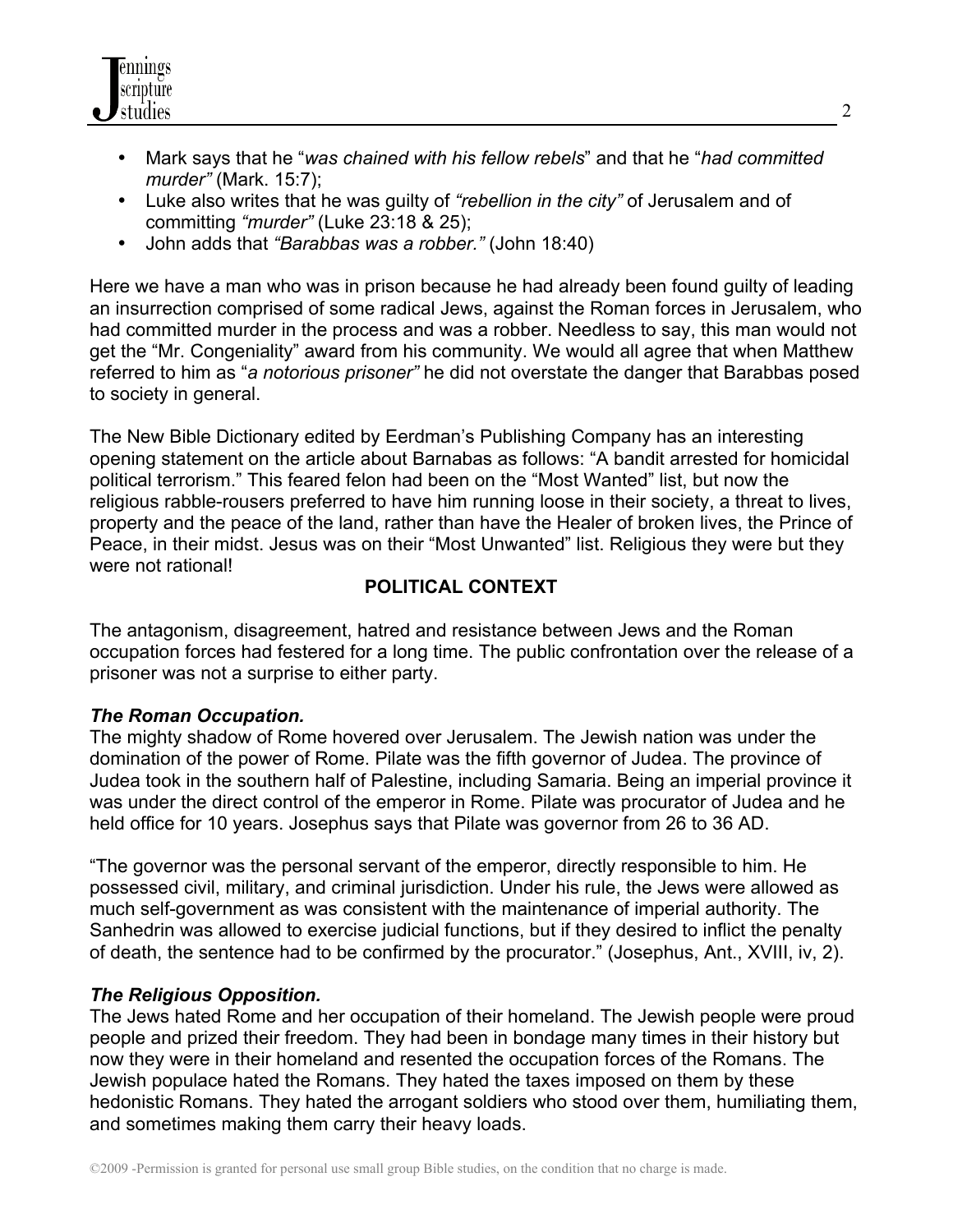The Jews hated the Romans because these foreigners restricted their worship and the ability to carry out the law of Moses regarding their own legal system. The Jewish populace hated the Romans because they were powerless to throw the pagan Romans out of their land so they endured. They endured their situation; they endured their hatred; and, they prayed for deliverance. The mass of the Hebrew people did not think or act like Barabbas but they understood why Barabbas and his band had attempted to overthrow the Roman usurpers.

## **MORAL CONFLICT**

The wise Hebrew writer of the book of Proverbs, Solomon, wrote, *"Righteousness exalts a nation; but sin is reproach to any people."* (Proverbs 14:34) The descendants of Solomon, gathered before the Palace of Pilate in Jerusalem, were acting in the most unrighteous manner in demanding the death of an innocent person. All of their religious teachings notwithstanding, they venomously and vociferously demanded that wrong should prevail.

## *A Conflict Between the Throne And The Throng.*

The procurator of Judea had no easy task, nor did Pilate make the task easier by his actions. He was not careful to conciliate the religious prejudices of the Jews, and at times this attitude of his led to violent collisions between Ruler and ruled.

One time he used the sacred treasure of the temple to pay for bringing water into Jerusalem by an aqueduct. A crowd came together and clamored against him; but he had caused soldiers dressed as civilians to mingle with the multitude, and at a given signal they fell upon the rioters and beat them so severely with staves that the riot was quelled (Josephus, Ant, XVIII, iii, 2; BJ, II, ix, 4).

At this Passover celebration, with Jews from many nations present, the throng of Jews clamoring long and loud for the release of Barabbas and the crucifixion of Jesus had created a stand-off between Pilate and the people. Pilate was between a rock and a hard place!

Philo speaks of Pilate in terms of the severest condemnation. According to him, "Pilate was a man of a very inflexible disposition, and very merciless as well as obstinate. There was in him, however, no deep moral basis of character, as is shown by the utter skepticism of his question, "What is truth?" He had the haughtiness of the dominant race, and a profound contempt for the people over which he ruled. He felt deeply humiliated at having to give way to those whom he utterly despised."(Legatio ad Caium, xxxviii)

# *A Conflict Between Right And Wrong.*

The whole affair of the discussion that evolved around Jesus and Barabbas is ludicrous. On the one hand there was the One who was perfect and even had the unofficial endorsement of Pilate that He was not worthy of death. Jesus was not on trial for harming anyone nor for causing an insurrection, yet there He stood, waiting, to hear what the rabble would say. On the other hand, there was the one who was a cut throat, a rabble rouser, an insurrectionist and one who deserved to die. Yet he too waited to hear what the crowd would say. How much more bizarre can any situation ever become?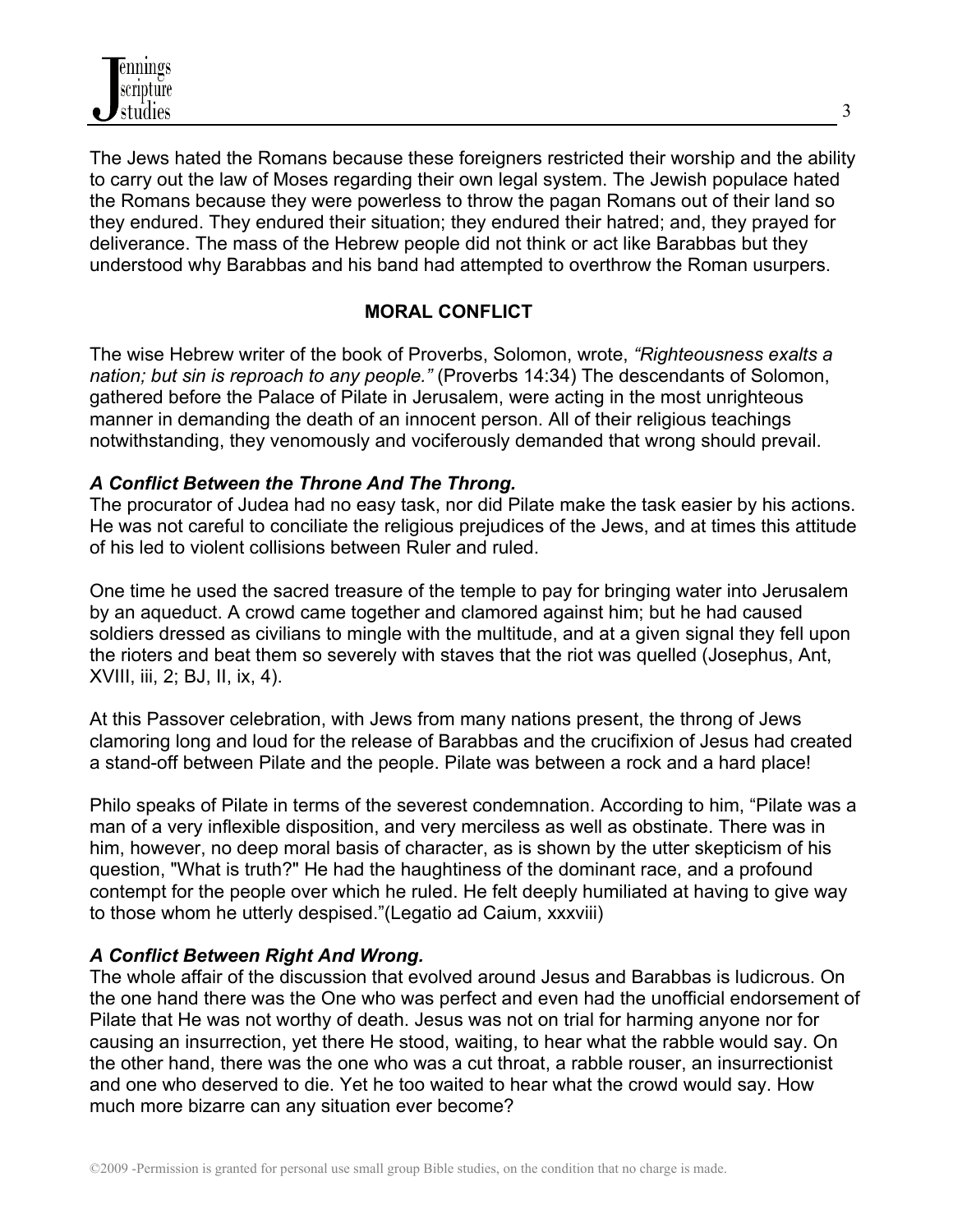Surprisingly, Pilate was in the right, the religious community was in the wrong. Pilate said, *"I find no fault in him"* and he verified that Herod likewise, found Him to be innocent. However, the religious leaders were not interested in what was right and what was wrong. They violated multiple holy laws in advancing their unholy agenda. Right was trampled in the street that day and wrong ruled. In releasing Barabbas, Pilate acted, and knew that he acted, against his conscience. He knew what was right, but for selfish and cowardly reasons refused to do it. He was faced by a great moral emergency, and he failed.

#### *A Conflict Between Justice And Prejudice.*

Jesus Christ and His teachings were considered a threat by the religious leaders. If any persons should have recognized the prophesies concerning the Messiah as being fulfilled in Jesus Christ, it should have been the leaders of the Jewish religion. Instead, they were blinded by their prejudices and saw Him as a threat to their status and religious system.

Consequently, they were not standing up for justice that day, but they were venting their prejudices against Jesus. The mob, being whipped into a frenzy by the religious leaders calling for the release of Barabbas, shocked Pilate and he at last saw how biased and hateful the religious authorities were and how much power they wielded over the common man on the street.

It is evident that Pilate attempted to avoid complying with the demands of the religious mob. However, the crowd made a subtle suggestion, calling into question Pilate's allegiance to Rome: *"Pilate sought to release Him, but the Jews cried out, saying, "If you let this Man go, you are not Caesar's friend. Whoever makes himself a king speaks against Caesar."* (John 19:12) The public pressure got to Pilate and he delivered his verdict.

## **JUDICIAL CONSENT**

Everyone knew that during the yearly Passover celebration Pilate's custom was to release a prisoner of the people's choosing. On this occasion their choice was between the Teacher or the terrorist, Jesus or Barabbas.

Jesus was never officially convicted in a Court of Law of any crime. Pilate did not enforce any law when sentencing Jesus to be crucified, except consenting to the law of mob mentality. Matthew records the following sad scene:

*" While he was sitting on the judgment seat, his wife sent to him, saying, "Have nothing to do with that just Man, for I have suffered many things today in a dream because of Him." But the chief priests and elders persuaded the multitudes that they should ask for Barabbas and destroy Jesus. The governor answered and said to them, "Which of the two do you want me to release to you?" They said, "Barabbas!" Pilate said to them, "What then shall I do with Jesus who is called Christ?" They all said to him, "Let Him be crucified!" Then the governor said, "Why, what evil has He done?" But they cried out all the more, saying, "Let Him be crucified!" When Pilate saw that he could not prevail at all, but rather that a tumult was rising, he took water and washed his hands before the multitude, saying, "I am innocent of the blood of this just Person. You see to it." And all the people answered and said, "His blood be on us*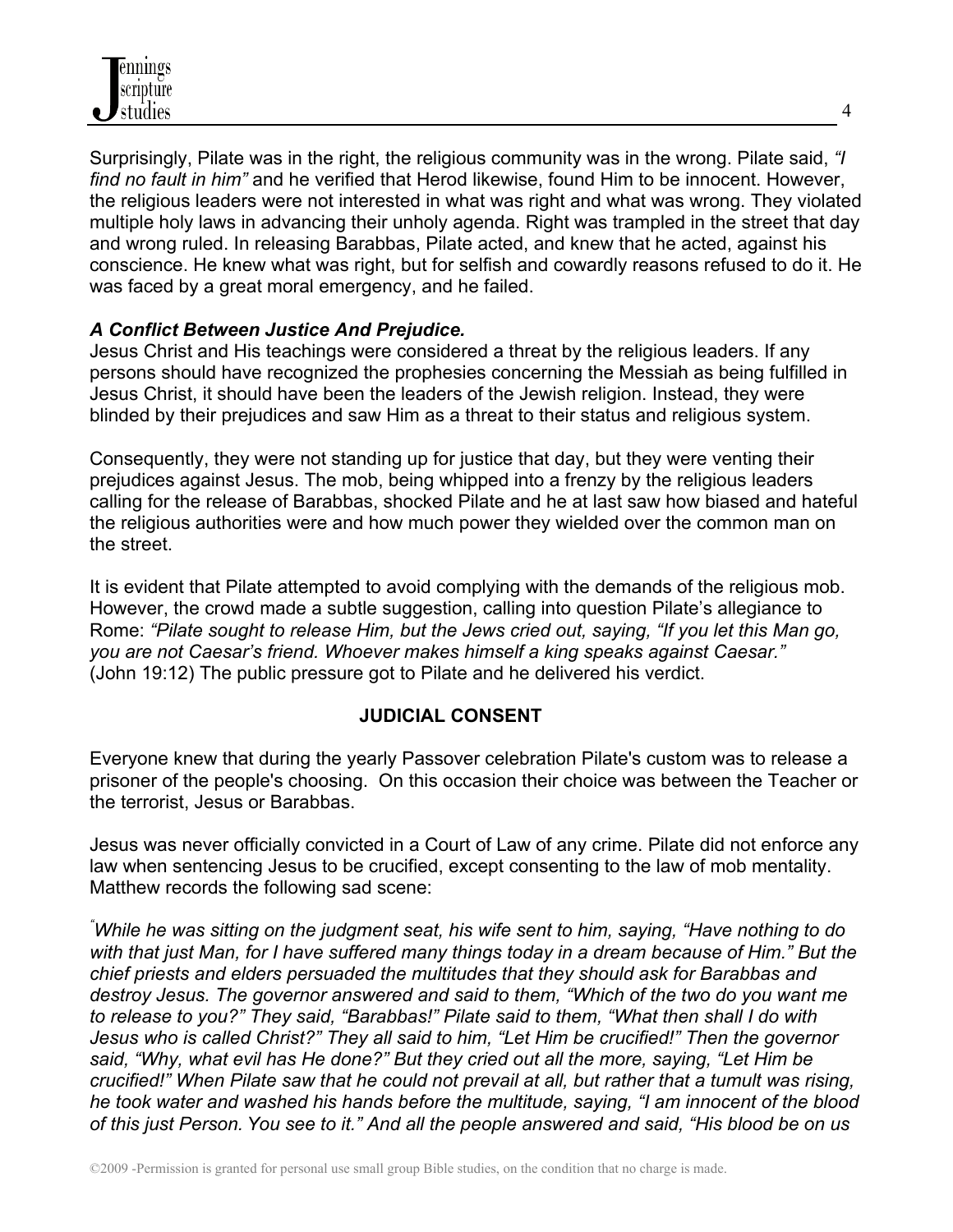*and on our children." Then he released Barabbas to them; and when he had scourged Jesus, he delivered Him to be crucified."* (Matthew 27:19-26)

In spite of Pilate's wife's warning Pilate delivered his ultimatum. He capitulated to the Jewish demands and rendered the order that Barabbas be set free and thereby, by default, the verdict was that the crowd had the government's consent to crucify Jesus. Barabbas could not believe his ears. Not only had the surging crowd chosen him to live, but he would be set free!

Then Pilate washed his hands as a symbol that he was not responsible for taking Jesus' innocent life. It was the crowd, or the crowd's instigators, who were to bear this liability. He ordered Barabbas released and Jesus scourged and delivered to the crazed crowd for crucifixion.

Pilate condemned an innocent man, Jesus; released a guilty man, Barabbas; made friends with a wicked man, Herod - *"That very day Pilate and Herod became friends with each other, for previously they had been at enmity with each other."* (Luke 23:12) What a pitiful excuse for an Administrator of law and justice! Barabbas was freed and fled down the back streets of Jerusalem, and disappeared from history.

## **SCRIPTURAL CONCEPT**

Barabbas became an exemplification of the effects of substitutionary atonement. He was forgiven by the Roman Governor and was set free. Jesus then died the death that Barabbas should have died. Jesus was the Substitute, not only for Barabbas but for all mankind.

Why do we need a substitute to die for us? How is the death of Christ a substitute for us? The answer is in the following scriptures:

- God is holy *"Holy, holy, holy, Lord God Almighty."* (Rev. 4:8)
- Sin has alienated us from God *"All have sinned and fall short of the glory of God."* (Rom.3:23)
- Jesus Christ's death made peace with God possible Christ *"made peace through the blood of His cross. And you, who once were alienated and enemies in your mind by wicked works, yet now He has reconciled in the body of His flesh through death, to present you holy, and blameless, and above reproach in His sight…."* (Col. 1:21-22)
- God imputed the guilt of our sins to Christ, and He, in our place, bore the punishment that we deserve. *"He himself bore our sins in his body on the tree, that we might die to sin and live to righteousness,"* (I Peter 2:24) and *"For Christ also died for sins once for all, the righteous for the unrighteous, that he might bring us to God."* (I Peter 3:18)
- When Jesus Christ died, he suffered as a substitute in the place of and on behalf of fallen humanity. Christ's death made it possible for men and women to be declared righteous, based on their faith in Him – *"For He made Him who knew no sin to be sin for us, that we might become the righteousness of God in Him."* (II Cor. 5:21)
- God, who is rich in mercy, sent Jesus Christ to die in our place, so that He might be righteous in dealing with sin while at the same time providing His own righteousness to those who believe in Jesus Christ for salvation. (Rom. 3:23-26)